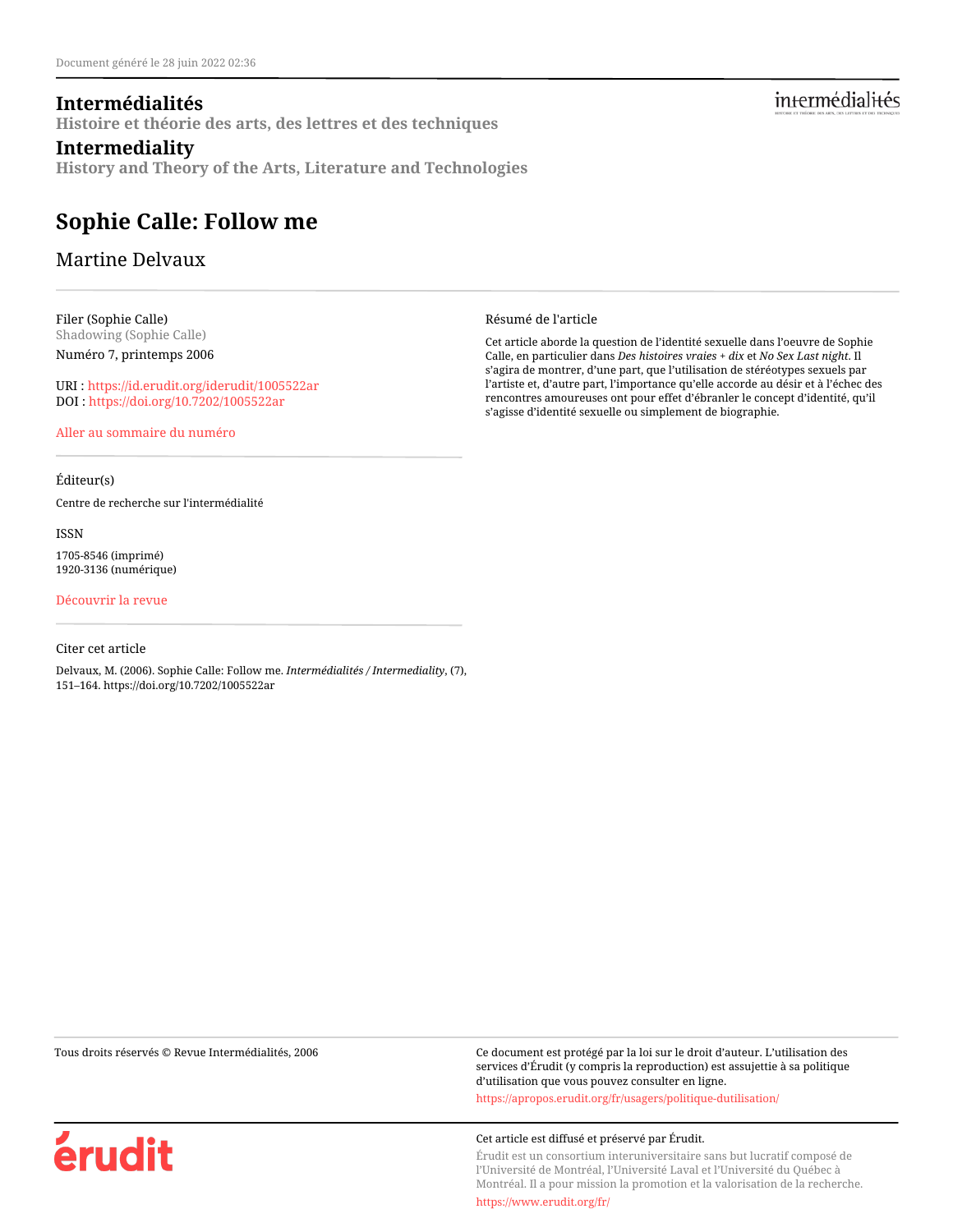# **Sophie Calle: Follow me**

### **Mart ine Delvaux**

**S** ophie Calle's installations use text and image as traces of performative rituals which structure her life and her work: "*Jeune*," she says, "*j'ai été victime de mes sentiments et j'en ai souffert. Essayer de ne pas souffrir est au cœur de mon travail. Je m'impose des règles pour m'aider à vivre.*"<sup>1</sup> These rules and rituals by which she abides, as well as those she invites or forces people to participate in, render the ordinary extraordinary and estrange daily life. Under Calle's hand, and in her eye, clichés of what makes up everyday "reality"—celebrating one's birthday, sleeping, eating, traveling, walking around, making a phone call, having sex…—and the habitual places that we live in—the street, the kitchen, the bed, the hotel room, the cemetery, the museum…—are revealed as both banal and unusual, familiar and peculiar… There, Calle looks for the unexpected, the untold and the unseen: a hotel room temporarily empty of its guests, beds occupied with people deeply asleep, a city bench or a telephone booth and the mysterious stories that they hold… She then publishes her notes and photographs, archiving non-events and empty performances while giving the illusion that she is actually presenting us with clues to the enigma of her work and identity. Indeed, Calle makes ample use of clichés, photographs as well as gender stereotypes and psychoanalytic truisms around the make-up of identity. But playing with what could be deemed a complete form of presence, she persistently misleads us, her audience, seducing us into following her but precluding any authentic end to be reached: we do not know what goal the events she organizes serve, what truth they contain, nor their creator's true self. Throughout her pieces, Calle has us wonder who, as an artist and as a woman, she really is and what she really wants; refusing to show herself directly, entirely or absolutely, she remains elusive, a shadow

1. Michel Guerrin, "Sophie Calle, fétichiste de sa propre vie," *Le Monde*, Saturday, September 11, 1998, p. 22.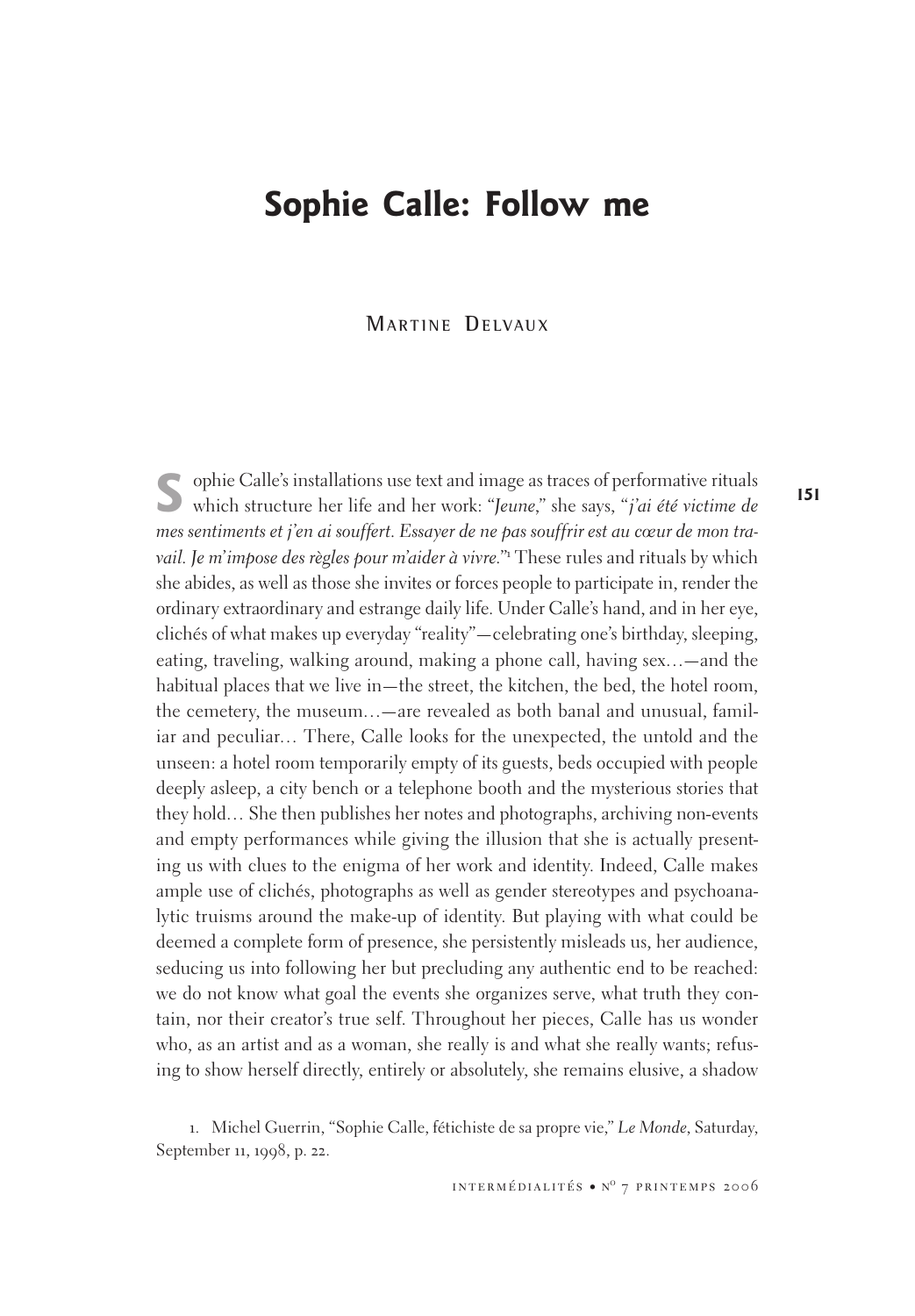who we are invited to follow through performances which consistently place and displace, invest and divest tropes surrounding sexuality, gender and desire.

Christine Angot, in an interview with Calle for Beaux Arts magazine, asks: "*Que faites-vous contre la tristesse ?*" Answering in place of the artist, she writes: "*Je suis un homme. On peut faire la liaison ou pas, en fait on ne doit pas la faire. Je suis/un homme. Et non pas je suiz-un homme.*"<sup>2</sup> Through a pun on the verbs "to be" and "to follow" Angot emphasizes Calle's quest—her need to follow men—as a move that does not point to a desire to be a man or even to be with a man, but that concerns a need to mark out the space between the sexes: a space of difference, a liminal space that connects presence and absence, reality and fiction; the desiring place of no sex. As Stéphane Bouquet writes about *No Sex Last Night: "le sexe, ici, n'est pas le contact de deux épidermes, il est l'absence autour de quoi tournent les partenaires, le vide où ils s'affrontent du regard, mi-terrorisés mi-perdus.*" Sophie Calle and the men that haunt the "life" that she presents as her own in the autobiographical piece *Des histoires vraies + dix* and the film *No Sex Last Night/Double Blind* (Calle, 1992), are brought together in impossible (sexual) encounters and differing (sexual) identities, all of which take part in an aesthetic project that has to do with a shadowing of reality.

It is a well-known fact: a space of difference is at work in photography. As Maurice Blanchot has suggested:

\*

[...] l'essence de l'image est d'être toute dehors, sans intimité, et cependant plus inac*cessible et mystérieuse que la pensée du for intérieur; sans signification, mais appelant*  la profondeur de tout sens possible; irrévélée et pourtant manifeste, avant cette pré*sence-absence qui fait l'attrait et la fascination des sirènes .*

2. Christine Angot, "Sophie Calle par Christine Angot. No sex," *Beaux Arts magazine*, No. 234, November 2003, p. 80-87.

3. Stéphane Bouquet, "Ennuis de noce," *Cahiers du cinéma,* No. 498, January 1996, p. 72.

4. Sophie Calle, *Histoires vraies + dix*, Arles, Actes sud, 2002. Henceforth, reference to this work will be indicated as "HVD," followed by the page number in parentheses in the body of the text.

5. Maurice Blanchot, *L'espace littéraire*, quoted in Roland Barthes, *La chambre claire. Note sur la photographie*, Paris, Éditions des Cahiers du cinéma, Éditions Gallimard, Éditions du Seuil, 1980, p. 164-165. Henceforth, reference to Roland Barthes's work will be indicated as "cc," followed by the page number, in parentheses in the body of the text.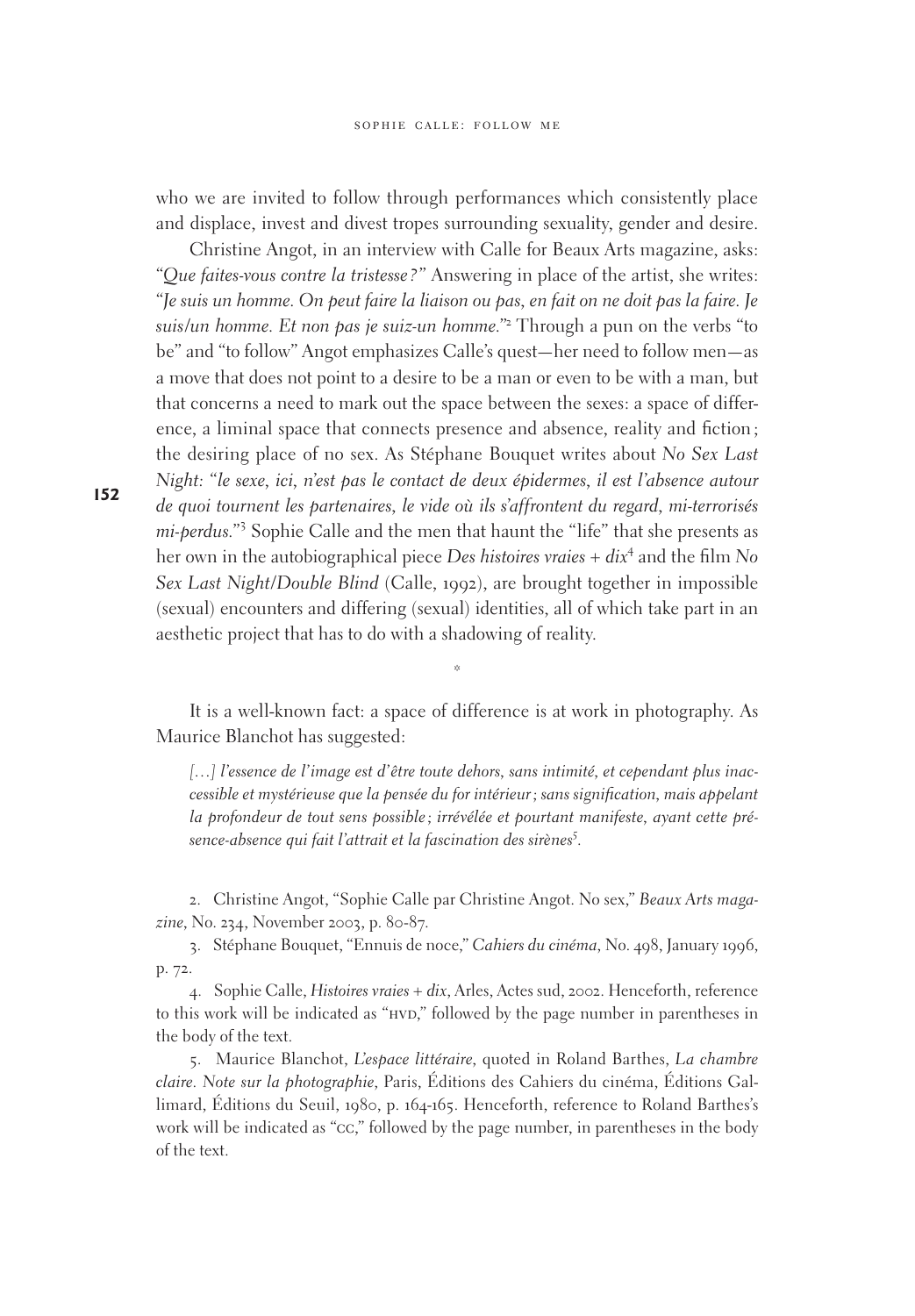This ghostlike quality of photography—what Blanchot calls absence-as-presence—is conjured up in seminal essays such as Roland Barthes's *La chambre claire* and Susan Sontag's *On Photography*6, amongst others. Both critics underline the fact that photography superimposes reality (or the present) and the past: every picture, taken in the present of a "living" object, carries with it "*cette chose un peu terrible*" that is, for Barthes, "*le retour du mort*." "*[L]a photographie a quelque chose à voir avec la résurrection*" (cc, p. 129), he writes; "La Vie/La Mort: *le paradigme se réduit à un simple déclic, celui qui sépare la pose initialed du papier final.*" (cc, p. 145) Barthes's reading of Photography accentuates the fact that what is represented in the picture actually existed, the image shows what, at one point, truly was. Hence, what Barthes calls the "*ça a été*" ("*what has been*") is manifest in any picture: the picture, akin to a corpse, certifies that the referent once existed and that it does not anymore. This echoes Susan Sontag's criticism of the fact that, in contemporary occidental society, the desire to photograph is a desire "to reexperience the unreality and remoteness of the real" (op, p. 64): "A way of certifying experience," she writes, "taking photographs is also a way of refusing it—by limiting experience to a search for the photogenic, by converting experience into an image, a souvenir." (op, p. 9) For Sontag, to photograph is to experience and create distance by giving the illusion of proximity.

Sophie Calle's work with narrative and photographs has to do with her relationship with the present and reality, to what we think we are able to know and to see. Whether by locking up unused birthday gifts in a glass chest for them to be displayed like works of art and kept away like corpses in a mausoleum, or by asking people to describe paintings stolen from a museum, Calle approaches the present as already past or impossible to grasp, forestalling the future by forbidding objects to actually "have a life." She fabricates reality, stages and controls it through rituals and actions, hindering our ability to distinguish between it and fiction. For Calle, life is the result of chance events and encounters, and reality is a tale we tell ourselves. Incidentally, identity (and sexual identity in particular) is never assured; it is a construct to play with rather than a reality that we can count on.

Indeed, while Calle's work is clearly and openly autobiographical, and her person—body and personal/social identity—everywhere performed, she constantly blurs boundaries between the factual and the fictional, between who we are, what happens to us, how we exist, and the stories that we tell about all of

6. Susan Sontag, *On Photography*, New York, Picador, USA, Farrar, Straus and Giroux, 1990. Henceforth, reference to this work will be indicated as "op," followed by the page number, in parentheses in the body of the text.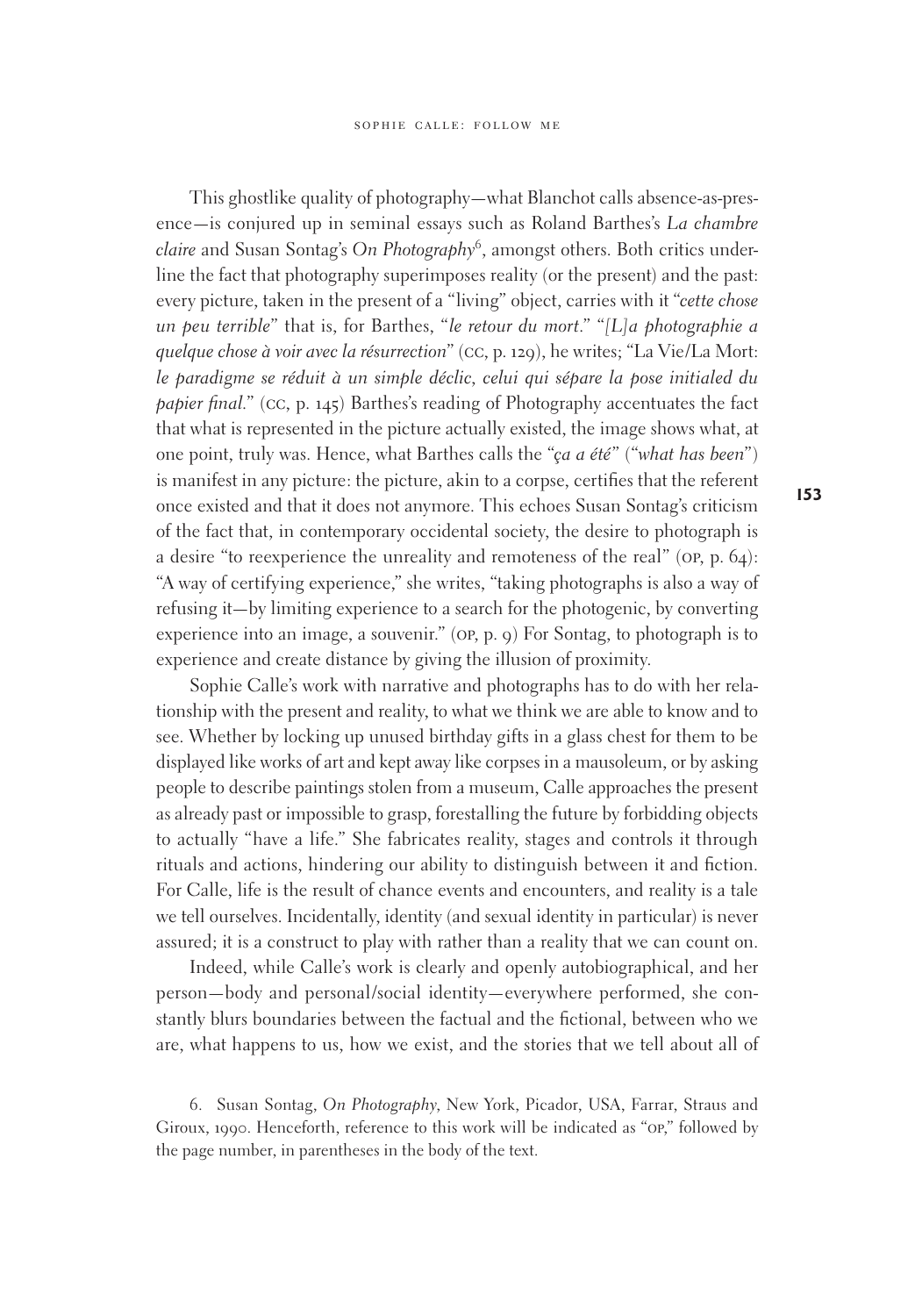this. Calle's work clearly carries her signature and is constantly invested by her life and biography—as Alfred Pacquement writes, she is a "first-person artist"—; nonetheless, it intimately relies on the participation of others who she follows, investigates, interrogates, and whose traces she documents. People walk through Calle's life by means of temporary rituals which they are invited to participate in; they are an integral element of her performances. In every case, they take part in events that estrange the present, reveal the fleeting quality of time but also its endless repetition. Hence, Calle's pieces are a witness to the fact that she never acts alone and that her works are not the result of an author identifiable as what Claire Parnet calls an "*objet de recognition*."7 One could even say that Calle lives by proxy, relying not only on people's memory to recreate lost places or objects, but on their willingness to experiment certain situations *in her place*. Calle uses other people's lives to create her own art either by inviting them to participate directly in the "*situations arbitraires*"8 that she takes pleasure in setting up9, going as far as relying on their imagination to live her own life, as in the case of Paul Auster who used her as the basis for the character of Maria in *Leviathan:* Calle took it upon herself to stage some of the performances invented and described by Auster, the results of which were published in *Gotham Handbook*.

A virtual life, a virtual relationship: Calle's impersonation of Maria impersonating Calle is but an example of the way in which her work resembles a hall of mirrors where reality and fiction can never be differentiated. Jean Baudrillard's description of Calle's work underlines its quality as a never-ending quest or *filature*: "*Suivre quelqu'un mais pas pour le rejoindre, faire dormir les gens dans son lit, mais sans coucher avec: toujours le même déplacement, le même léger clinamen*."10 Indeed, Calle's strategy consists in investing desire without allowing

7. Gilles Deleuze, Claire Parnet, *Dialogues,* Paris, Éditions Flammarion, coll. "Champs," 1996, p. 32.

8. Michel Guerrin, "Sophie Calle, fétichiste de sa propre vie," p. 22.

9. As in *Les dormeurs* where she invited people, known and unknown, to give her a few hours of their sleep, in her bed, while she photographed them) or by following them anonymously (as in *Filatures parisiennes* (1978-79) and *Suite vénitienne* [1980]). Or again, by looking for a vestige of their presence as in *Une jeune femme disparaît*, one of Calle's recent pieces where she took pictures of a young woman's burnt apartment: the woman, Bénédicte, worked at the Centre Pompidou, where Calle was preparing her 2003 exhibit, and was a fan of her work. On the night of the fire, she ran out of her apartment and was never seen again…

10. Jean Baudrillard, "Please follow me," in Sophie Calle, *Écrits sur l'image*, Paris, Éditions de l'Étoile, 1983, p. 81.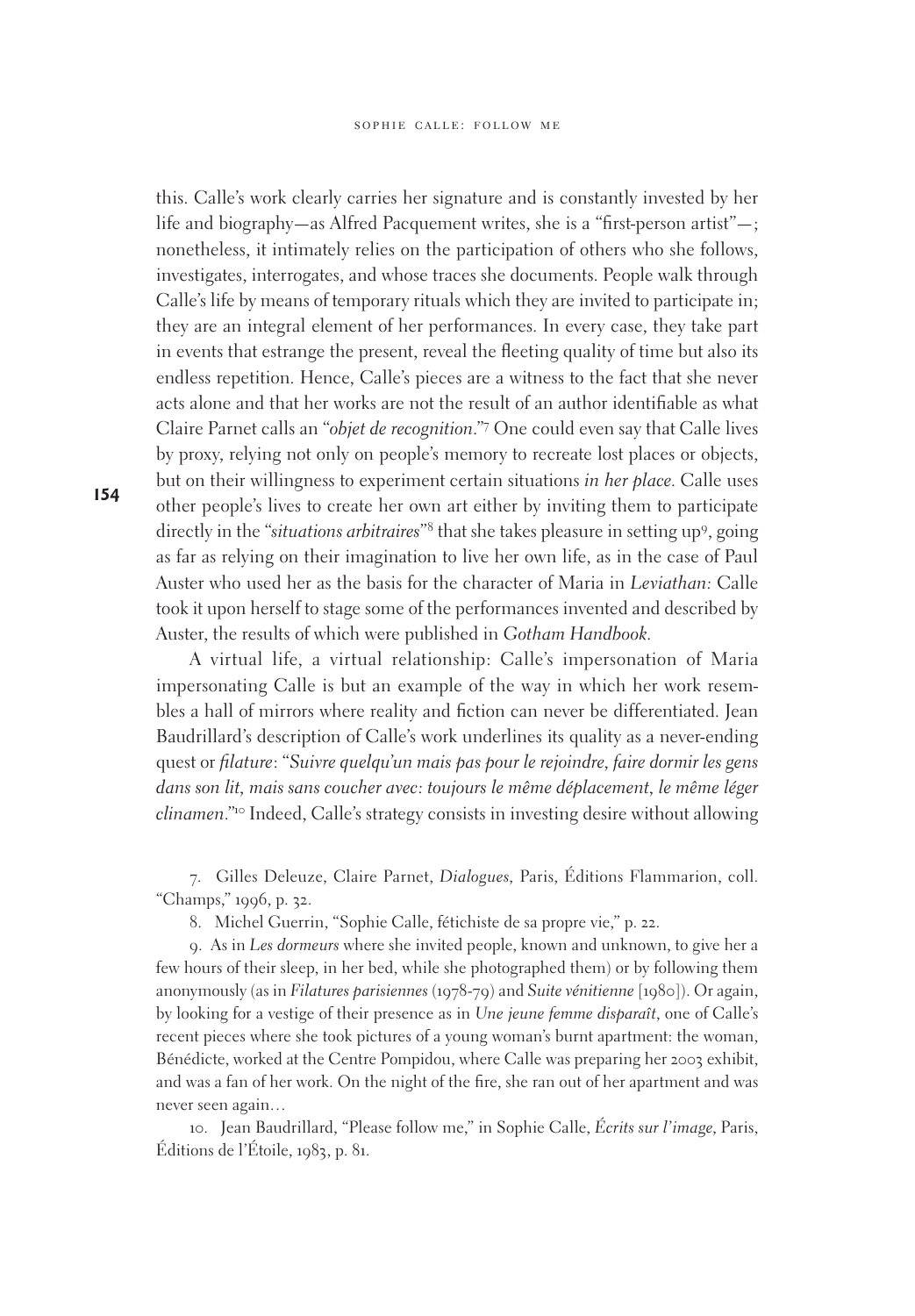its release, forestalling completion and an attainment that could change reality. Few meetings take place, no conclusions can be drawn, no objectives appear to be achieved: Calle's world is one of never-ending desires where identities remain veiled, sexual encounters aborted, genders troubled, and truth or reality consequently put into question.

\*

If both Barthes and Sontag point to photography's particular relationship to reality, they also underscore its sexual "nature." Although opposite, Barthes and Sontag's readings bring tropes of sexuality into play (something that Jane Gallop echoes in her recent essay *Living with his Camera*<sup>11</sup>). In Barthes's case, photography is sexualized by means of the mother-figure. Throughout *La chambre claire*, Barthes discusses his love of certain photographs, his goal being to analyze what it is about these pictures specifically and about photography in general that moves him so. Uncovering the nature of photography in a picture of his mother as a child, Barthes's investigation gives rise to a discourse that ceaselessly makes reference to motherhood and femininity, as in the following remark: "*Une sorte de lien ombilical relie le corps de la chose photographiée à mon regard: la lumière, quoique impalpable, est bien ici un milieu charnel, une peau que je partage avec celui ou celle qui a été photographié*." (cc, p. 126-127) Indeed, something that may recall incest lies at the heart of the tale Barthes tells of photography. One could say that Oedipus's ghost haunts the pages of *La chambre claire*. As Jane Gallop points out, Barthes replaces the photograph that he could include of his mother<sup>12</sup> by one of 19th century photographer Nadar's picture entitled *The Artist's Mother (or Wife)* (cc, p. 109). "In the very place where we expect to see Barthes's mother," she writes, "we find this photograph" (LWC, p.  $35$ )—a picture, in fact, of Nadar's wife. Barthes chooses to not (directly) show the Winter Garden picture—the picture of his mother as a child—for fear that we, the viewers/readers of his book will be unable to share what he feels. Instead, he gives us Nadar and the

11. Jane Gallop, *Living with his Camera,* Durham, London, Duke University Press, 2003. Henceforth, reference to this work will be indicated as "lwc," followed by the page number, in parentheses in the body of the text. Gallop muses on the incestuous undertones of Barthes's relationship to his mother.

12. What Gallop does not say, however, is that the picture that refers to his mother is most probably included in the book but not identified as such. The picture on page 163 recalls the description provided of the Winter Garden photograph. See Jacques Derrida, "Les morts de Roland Barthes," in *Psyché. Inventions de l'autre*, Paris, Éditions Galilée, 1998 [1987], p. 273-304.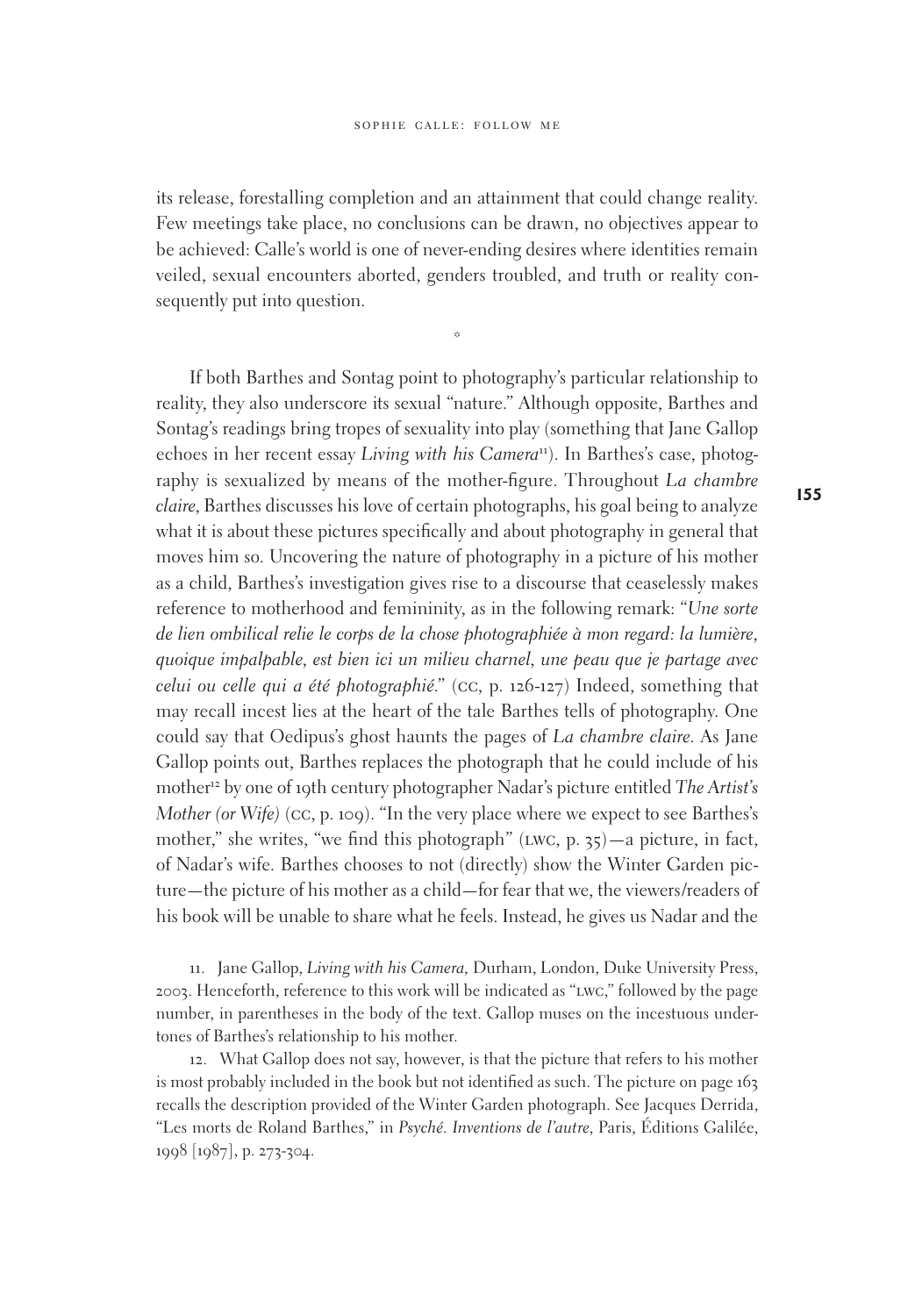ambiguous identity of its subject, the photo's title capturing what Barthes felt for his own mother. This confusion, writes Gallop, "is the very heart of the oedipal  $taboo." (LWC, p. 35)$ 

While incest haunts *La chambre claire*, another excessive figure of sexuality is conjured up in Susan Sontag's *On Photography*: that of rape. Following Diane Arbus, who described photography as "a naughty thing to do," Sontag says of the possession of a camera that it can "inspire something akin to lust" (op, p. 179), a lust that translates, however, into a practice of aggression. Sontag plays with the camera/phallus and camera/gun tropes, linking the truisms to "a man's fantasy of having a gun, knife, or tool between his legs." (op, p. 14) However, if holding the camera, for a woman, can be seen as a forceful attitude, a way of "owning" the phallus/gun, for Calle this is not where power lies. Hervé Guibert described Calle, at the beginning of her career, as unable to take a decent picture. In fact, the artist now most often hands her camera to a photographer other than herself, an indicative gesture of the place she occupies and the way she does not find power in the phallus/camera. Indeed, the phallus, in Calle's work, is endlessly displaced, erased, forgotten. And while the narratives she tells may appear to point to a simple psychoanalytical explanation<sup>13</sup>, their irony pre-empts any serious reading of the kind.

Indeed, throughout *Des histoires vraies + dix*, Calle clearly plays with psychoanalytic tropes, highlighting with humor the way in which her "life" imitates Freud's art. For instance, she retells how her father sets up an appointment for her to see a doctor because she has persistent bad breath. On her arrival at the doctor's office, Calle quickly understands that this is not a generalist but a psychoanalyst. Knowing her father's hostility towards this practice, she explains to the doctor that a mistake has been made, that her father had sent her to a generalist because she has bad breath. The psychoanalyst responds: "*Vous faites toujours ce que votre père vous dit de faire* ?" (HVD, p. 33) Calle ends the caption by saying that she became his patient: the accompanying picture is of Freud's couch in London.

Calle begins her true stories with a (false) tale of origin which portrays her as an illegitimate child who does not know the identity of her biological father. While this story is false, every male figure made to appear thereafter in *Des* 

13. An interpretation such as that offered by critic Penny Cousineau in her article on Calle's ultimate search for male validation, of which she says that, while it may have been received, it is "forced, stolen and ultimately empty." See Penny Cousineau, "'In my fantasies, I'm the man.' Sophie Calle's *True Stories*," *Parachute*, No. 82, spring 1996, p. 10-15.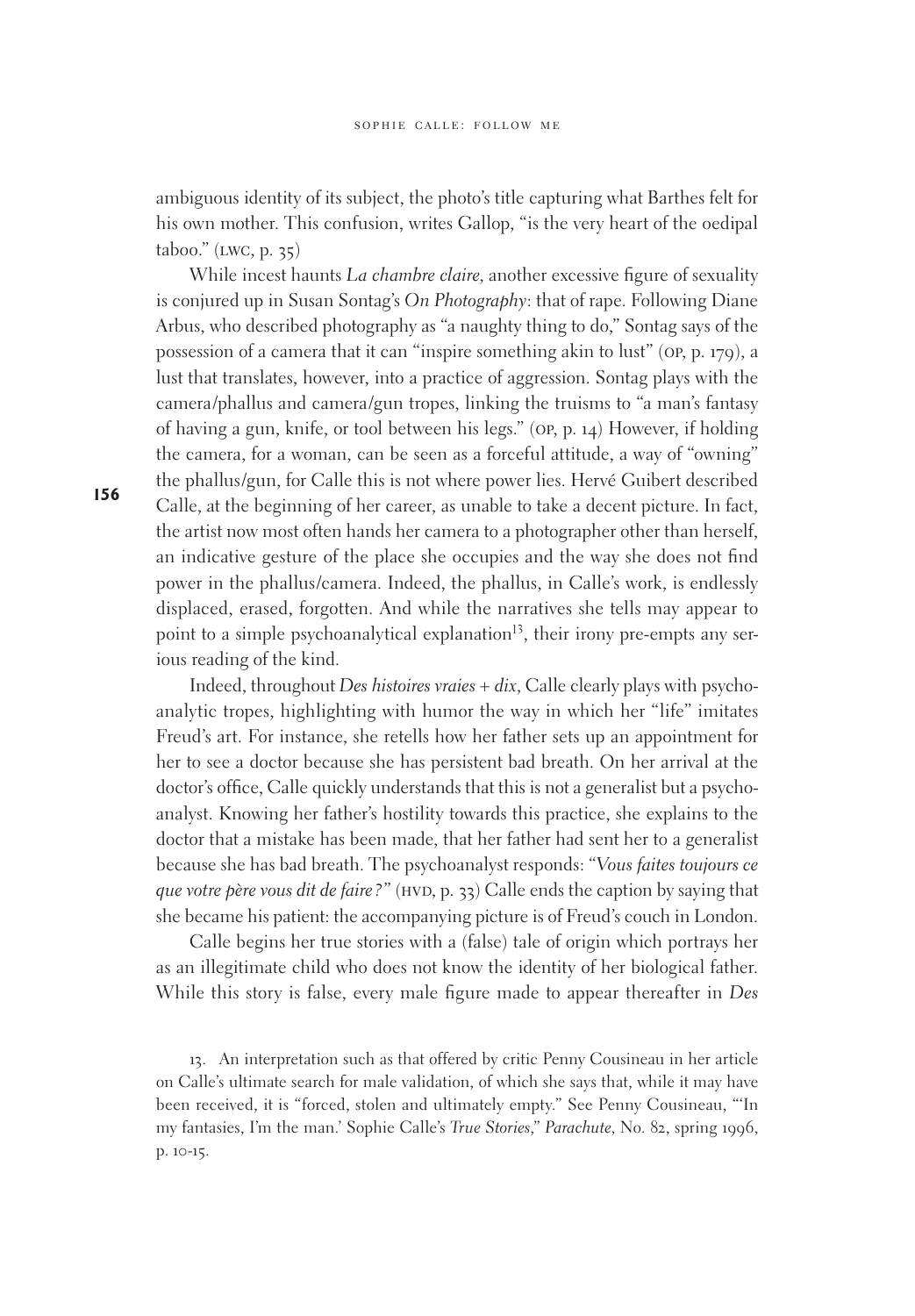*histoires vraies + dix*—and men are present in a majority of tales, as fathers, lovers, doctors, waiters…—recalls this absent father, either in the form of a presence that replaces him or of an absence that represents him (as absent). But things are more complex, for everything and everybody, in Calle's stories, is located somewhere on the spectrum between truth and fiction, blindness and vision. Blindness is a staple of Calle's art. Like her friend Guibert who wrote a novel in which were staged blind characters, in 1986 Calle asked people blind from birth to describe their image of beauty, exhibiting portraits of those interviewed and pictures of the image described. Furthermore, the title chosen for her 2004 exhibit at the Centre Pompidou, *M'as-tu vue ?*, alludes to this preoccupation with sight: "Did you see me ?" or "Have you seen me ?" this phrase says. But in its inference of an injunction: "Look at me !," it also suggests a form of exhibitionism. Much of Calle's work indeed has to do with seeing or not seeing, being seen or not being seen. Photographing absence (an empty bed, a burnt apartment, the place where a painting used to be…), Calle's camera captures the unseen as if the artist herself were blind, as if something always escaped her gaze. Neither picture nor text can seize reality; we can never be assured of what we see, we can never know if we are presented with fiction or reality.

The trope of blindness evokes Oedipus as do Calle's supposed illegitimacy, her mysterious origins and relationships with more mature male partners as well as her general fascination with men that she does not know and chooses to stalk (as in *Suite vénitienne*)*,* whose identity she tries to uncover (as in *Le carnet d'adresses*) or whose bodies she tries to clothe (as in *La cravate*). Calle insists on staging a *malaise* concerning identity and, more specifically, sexual identity. Playing with the frame offered by the Oedipus complex (origins, father figure, enigmas, flight…), it is Oedipus himself that Calle does not wish to see, thumbing her nose at Freudian tales and psychoanalysis's most important figure. Indeed, one could say of Calle that she is like Kafka for whom photography is a way of driving things out of his mind and stories a way of shutting his eyes (quoted in cc, p. 88): rather than the mark of a trauma or an act of punishment, blindness, for Calle, is a way to see and hence to not see reality.

Describing the *punctum*, Barthes writes that

*[…] au fond — ou à la limite — pour bien voir une photo, il vaut mieux lever la tête ou fermer les yeux. […] La subjectivité absolue ne s'atteint que dans un état, un effort de silence (fermer les yeux, c'est faire parler l'image dans le silence). La photo me touche si je la retire de son bla-bla ordinaire : "Technique," "Réalité," "Reportage," "Art," etc. : ne rien dire, fermer les yeux, laisser le détail remonter seul à la conscience affective. (*cc*, p. 88-89)*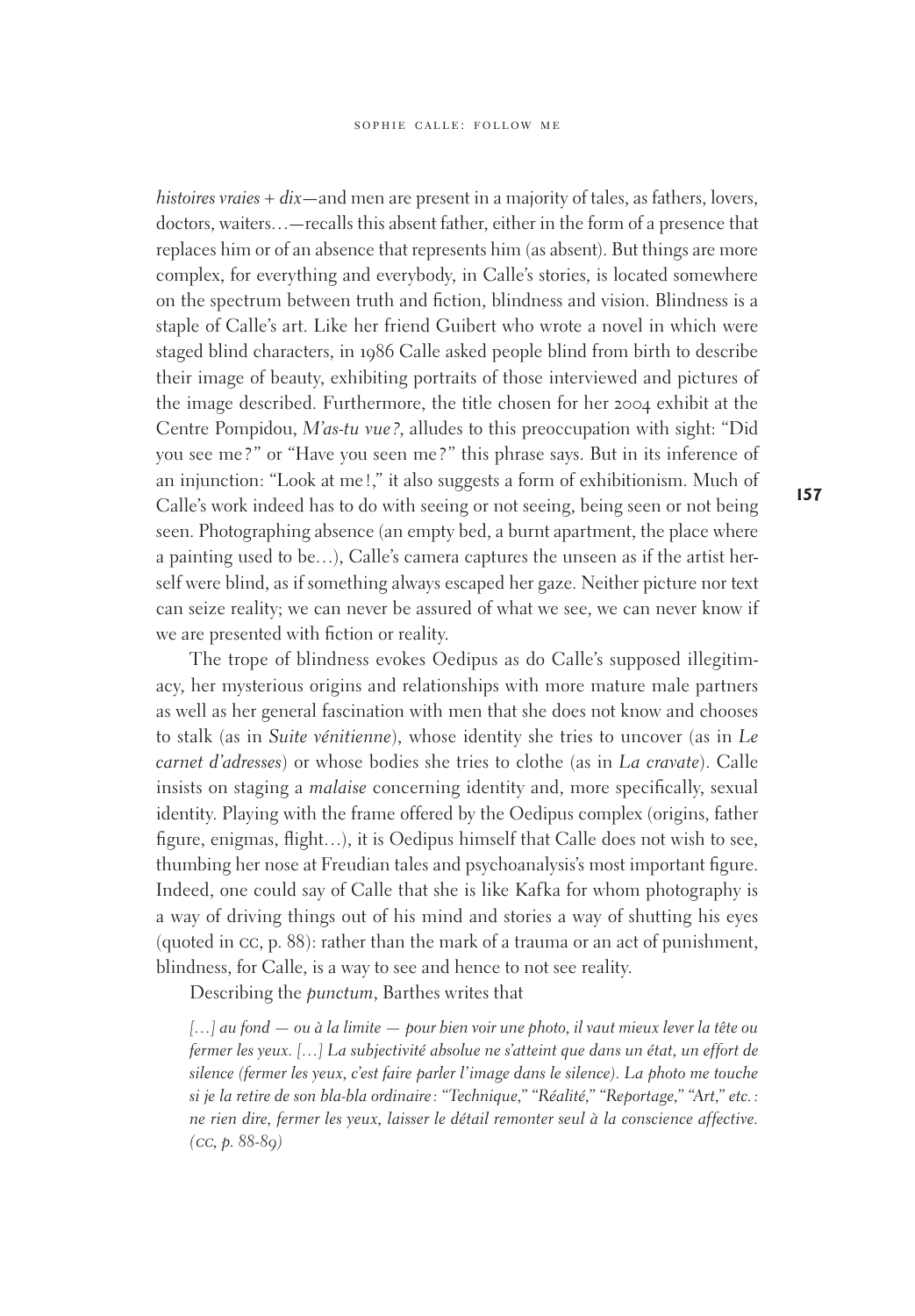Lightning-like, the *punctum* blinds the viewer, and therein lies its eroticism, in the way it produces a blind-field:

*La photo érotique […] ne fait pas du sexe un objet central ; elle peut très bien ne pas le montrer; elle entraîne le spectateur hors de son cadre, et c'est en cela que cette photo, je l'anime et elle m'anime. Le* punctum *est alors une sorte de hors champ subtil, comme si l'image lançait le désir au-delà de ce qu'elle donne à voir […]* (cc, p. 93)

The contrast between the flatness of clichés—what could be described as a listless *studium* caused by saturated images (what is recalled in Barthes's "*bla-bla*")—and the blindness caused by a lightning-like *punctum* is constantly reaffirmed in Calle's work. In fact, while throughout *Des histoires vraies* the artist objectifies herself (just as she objectifies men), embodying clichés of femininity—the strip-teaser, the blushing young girl, the nude model, the bride, the woman concerned with the size of her breasts, the obedient daughter—, each one of these stereotypes is estranged through the use of narratives infused with questions of fate, superstition and conspiracy: Calle the strip-teaser is hurt by a colleague who hits her in the forehead with a high-heel. Calle the nude model stops posing after one of the "artists," for the twelfth day in a row, lacerates his picture of her with a razor blade (she decides not to show up for the session on the thirteenth day). In fact, nowhere do we find a "simple," direct, what could be deemed "faithful" portrait of Calle; rather, not only are the narratives strange but in the photographs of Calle that accompany them, a part of her face or her body is either missing or in disguise: Calle is reduced to a picture of her breasts, a face wearing a plastic pig's nose, a profile, the back of a head, a nude drawing, a hat and wig, a wedding dress… and never does "the real Sophie Calle" appear. Calle-the-woman is nowhere to be seen, neither the real Sophie Calle nor what we could call a "real woman."

In a parallel way, while men are everywhere mentioned in her book, given a central place in the narratives, they are nowhere to be seen: Calle rarely photographs them (and when she does, their "male" bodies are transformed). Indeed, while her stories are strewn with constant failures in matters of love (a number of Calle's *histoires vraies* have to do with male abandonment, the first one being her father's), she herself renders them absent, makes them disappear; the presence of men is impaired, sabotaged. However, while men are never totally present, in Calle's work, nor are they completely absent. They are a trace, existing only through the stories that she tells of their disappearance, stories that make them vanish repeatedly.

In the performances that compose the three books included in *L'absence* (*Souvenirs de Berlin-Est*, *Fantômes* and *Disparitions)* Calle makes disappeared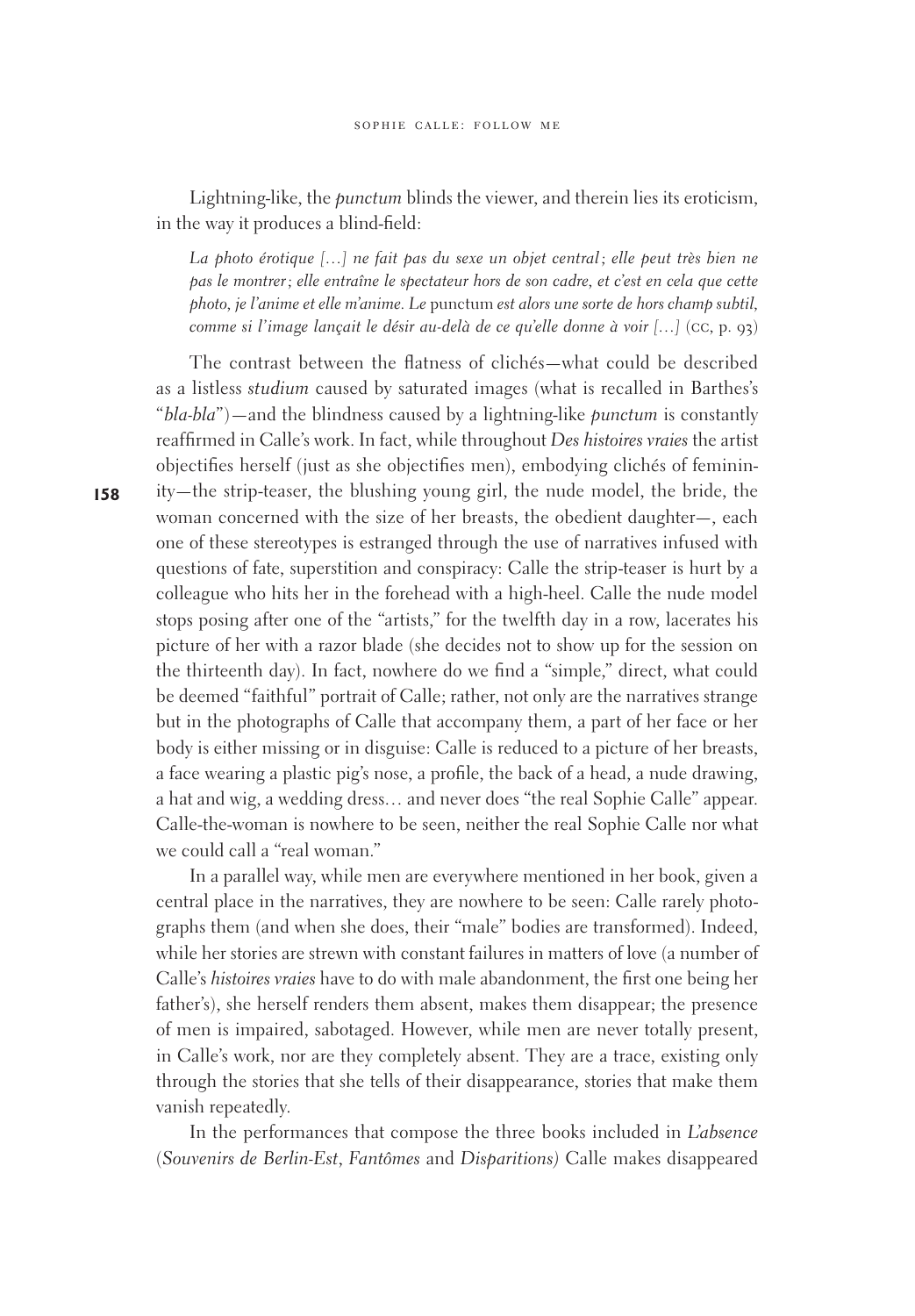objects reappear (political monuments in East-Berlin, hidden during reunification; paintings that have been stolen from or lent by a museum, etc). Her goal is to bring them back to life through the descriptions that those who saw the objects can give of them. But most importantly, *Disparitions* begins with the story of three male disappearances, the deaths of three men that she loved: torero Manolo Montoliu killed in the Seville arena, Hervé Guibert from AIDS-related causes while Sophie Calle was in a plane flying to America (an episode included in the beginning of *No Sex Last Night*), and Jean-Marie, a friend who took his own life following a break-up. In each case, Calle was absent; she "did not see anything." Calle dedicates the works of *Disparitions* to the memory of these three friends. But just as she does for various objects, asking those who remember to describe them and revealing, through these narratives, memory's inaccuracy, Calle describes absent men: her descriptions can only be inadequate, partial failures that reveal memory as a form of lack, and reality as what remains of an act of perception that is necessarily incomplete.

Amnesia is central to Calle's relationship with men. She writes:

*J'ai beau regarder, je ne me souviens ni de la couleur des yeux des hommes, ni de la taille, ni de la forme de leur sexe. Mais j'ai pensé qu'une épouse se doit de ne pas oublier ces choses-là. J'ai donc fait un effort pour combattre cette fâcheuse amnésie. Maintenant, je sais qu'il a les yeux verts. (HVD, p. 63)* 

This incapacity to recall the image of a man's penis is echoed in a number of her *histoires vraies*. Indeed, in "*Rêve de jeune fille,*" Calle describes having ordered a dessert called "A young girl's dream" in a restaurant, when she was a teenager. The waiter, smiling, drops a plate in front of her in which a peeled banana and two scoops of vanilla ice cream (represented in the accompanying photo) have been appropriately positioned. "*J'ai retenu mes larmes et fermé les yeux,"* writes Calle, *"ainsi que je le fis des années plus tard, lorsque, pour la première fois, un homme se mit nu devant moi.*" (HVD, p. 12-13) In the following caption, Calle describes this "first time" and how her lover agreed to never show himself naked in front of Calle "*du côté du sexe*" (HVD, p. 15). When he got up from bed in the morning light, he immediately put on a white bathrobe, photographed in the book, in order to hide himself, a garment that he gave to Calle when he ended his relationship with her.

In *No Sex Last Night*/*Double Blind*, Calle confides to Shephard her inability to remember a man's sexual organ. Included in "*Le Mari*," the tale "*L'amnésie*"  $(HVD, p. 62-63)$  is accompanied by a picture of a naked man who seems to be lying on a bed one arm hidden, the other lifted above his head, legs crossed and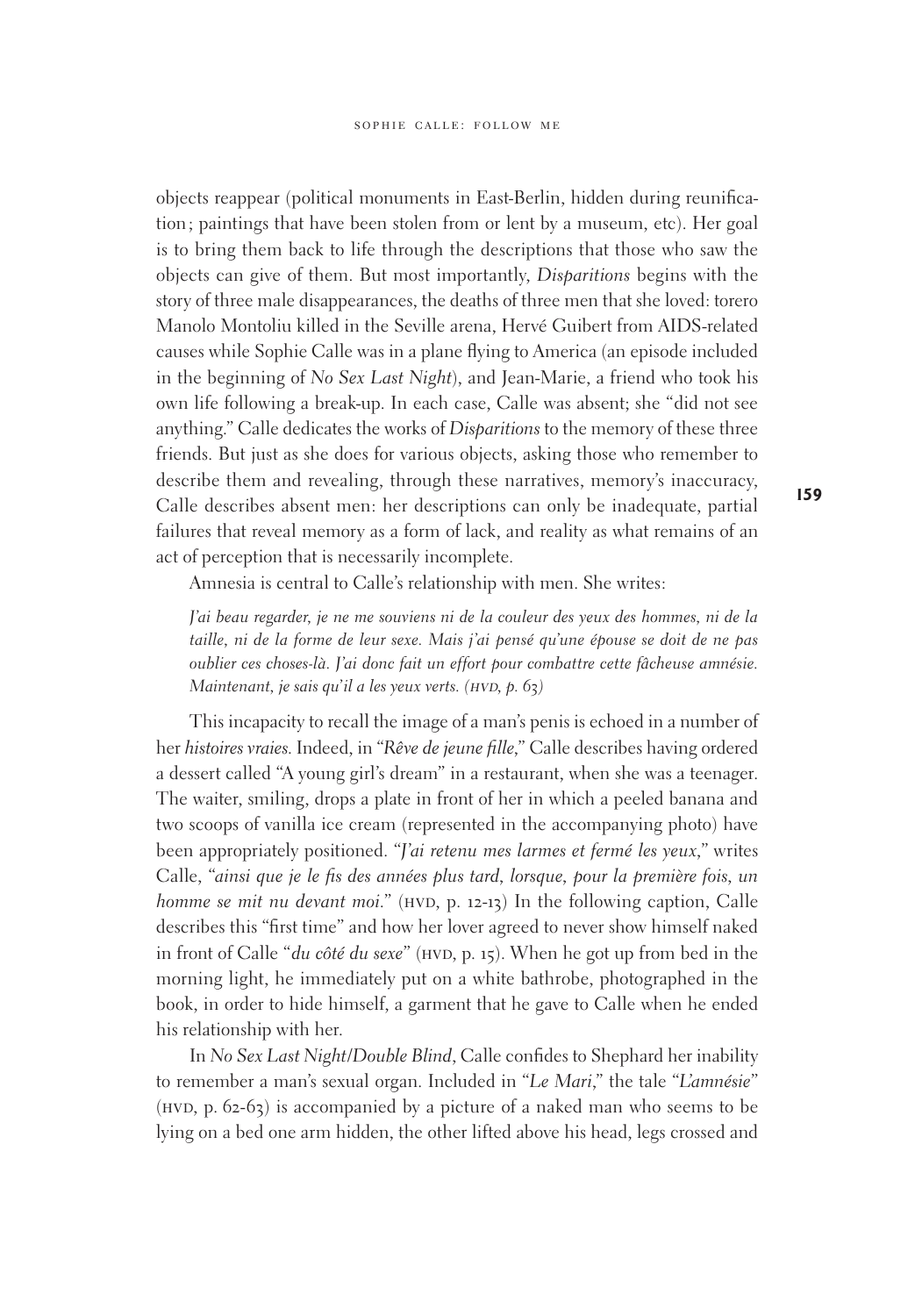genitals tucked under. This man's genital organs resemble that of a woman—a pelvic triangle covered with pubic hair. And although the extended body and the arm's position recall an odalisque, the chest is clearly a man's. Neither man nor woman, then, this person—Calle's husband—, has *no* sex organs.14 No sex took place/there is no sex to remember.

In 1992, Calle and her partner, Greg Shephard, embarked on a road-trip across America. Their plan was to travel from New York to California where an artist residency awaited Calle.

\*

*Nous vivions ensemble depuis un an, mais notre relation s'était dégradée. Nous avions totalement cessé de nous parler. Je rêvais de l'épouser. Il rêvait de faire du cinéma. Pour l'inciter à traverser l'Amérique avec moi, j'avais proposé que nous réalisions un film durant le voyage. Il avait accepté.*

*De notre absence de communication, vint l'idée de nous munir chacun d'une caméra vidéo, et d'en faire la seule confidente de nos frustrations en lui racontant secrètement tout ce que nous ne pouvions pas nous dire.*

*La règle du jeu établie, le 3 janvier 1992, nous avons quitté New York dans sa Cadillac grise en direction de la Californie.*

The couple's relationship was at a standstill and they decided to travel "to see if they could still love each other…" However, what Calle had in mind, paradoxically given the couple's precarious situation, was a wedding: she had asked Greg if he would marry her and throughout the film, she waits for his answer. The film's days and nights are filled with a growing estrangement made of conflicts, misunderstandings and silences, and every morning Calle, aiming her camera towards the empty conjugal bed, laments the absence of sexual contact: "No sex last night," she says, "No sex…," "No…" The film winds its way desperately through the US landscape, roadside delis and cheap motels, following the depressive trip of a couple on the edge of separation. As they both confess their disappointment to a camera, the film grows more and more melancholic, Calle watching her partner give a greater amount of "love" to his car than he does to her, Shephard suffering from Calle's persistent attempt to control him. To the audience, the relationship can only appear as a failure, the result of serious

14. This recalls the photo of Jane Gallop on the cover of *Living with his Camera*. We cannot tell that this picture is of a woman or a man holding a broom. "The fantasy housewife here has no face; her head, located at crotch level, is a mass of dark hair; her head has become pubic." (LWC, p. 3)

**160**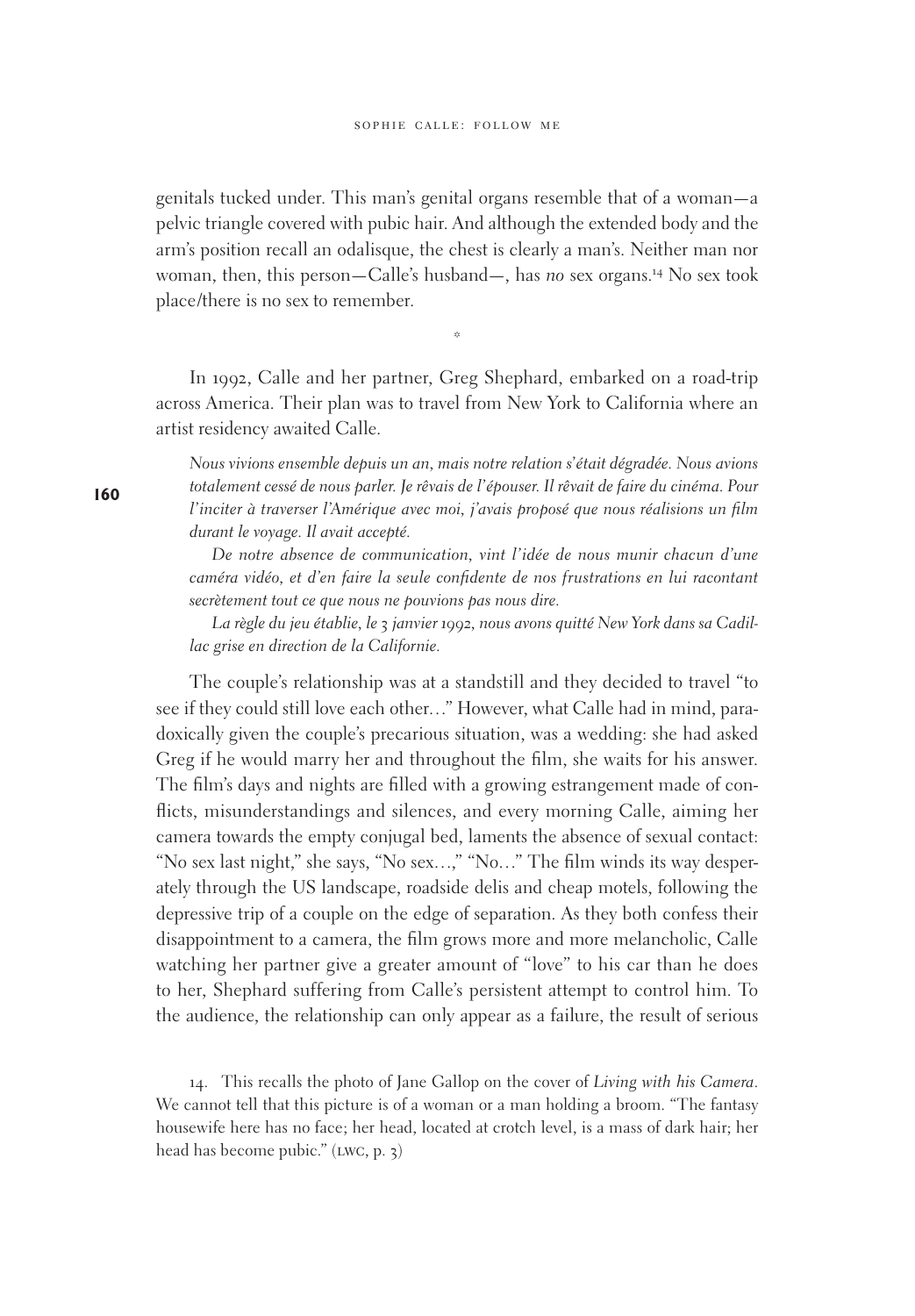miscommunication: not only do the lovers speak different languages (English and French), but Shephard does not understand Calle's sense of humor, taking what she says at face-value, and Calle is mystified by her lover's American culture. Nonetheless, and this is the piece's *coup de théâtre*, as the film moves towards the end, Greg grows out of arguments against the awaited event and finally agrees to marry Sophie. A wedding ceremony takes place in his beloved car, in Las Vegas's Little White Chapel drive-up window. "*Soyons réalistes,*" Calle says, "*je dois mon mariage à une Cadillac.*"

This journey is recorded in Calle and Shephard's bilingual film *Double Blind* (entitled *No Sex Last Night* in its 35 mm version). The film's dual title represents the double aspect of the video-diary: throughout the trip, each partner filmed him or herself as well as each other. The camera functioned as a confessional and a witness through which a relationship was at once rekindled (they finally married) and buried, rendered visible and made to disappear. The title also clearly calls to mind the stereotypical male/female duality that the film represents. For if the film is, without question, a work of originality, it is clearly not so in matters of gender representation. Calle and Shephard embody the prototypical female and male: female desire for marriage, male fear of commitment, female nagging, male lying, female jealousy, male automotive love... However, it is impossible to know if what is shown is the real thing, if this is a "true" videodiary or simply make-believe.<sup>15</sup>

The ten stories added (+) to Calle's "true stories" can be viewed as the film's distillate. They are grouped under a common title: "*Le mari.*" The place occupied by the trope of marriage in Calle's film and narrative series "*Le mari*" reveals her preoccupation with men specifically, and with sex generally—with the objects and institutions of sex. Throughout her work (and especially in the allegedly autobiographical *Des histoires vraies + dix*), Calle stages present relationships with men or refers to past ones, all of them failures, false or strange relationships that, it seems, inevitably lead to separations.16 Men occupy the place of absence

15. Complicating matters, Calle has thanked Greg Shepard for allowing them to make something out of a relationship that was dying.

16. In fact, *Des histoires vraies* is dedicated to a stranger met, through a common friend, after the man Calle had been living with for seven years left her. In her recent work, *Douleur exquise*, Calle tells the story of how, while on a trip to Japan, her then lover, on the eve of the day when he was supposed to meet up with her, broke off their relationship. Calle's pain was such that upon her return, she did two things: she told her story as often as necessary for the pain to wither away and asked a number of people to tell her the story of their worst experience of pain, stories that could then accompany hers. The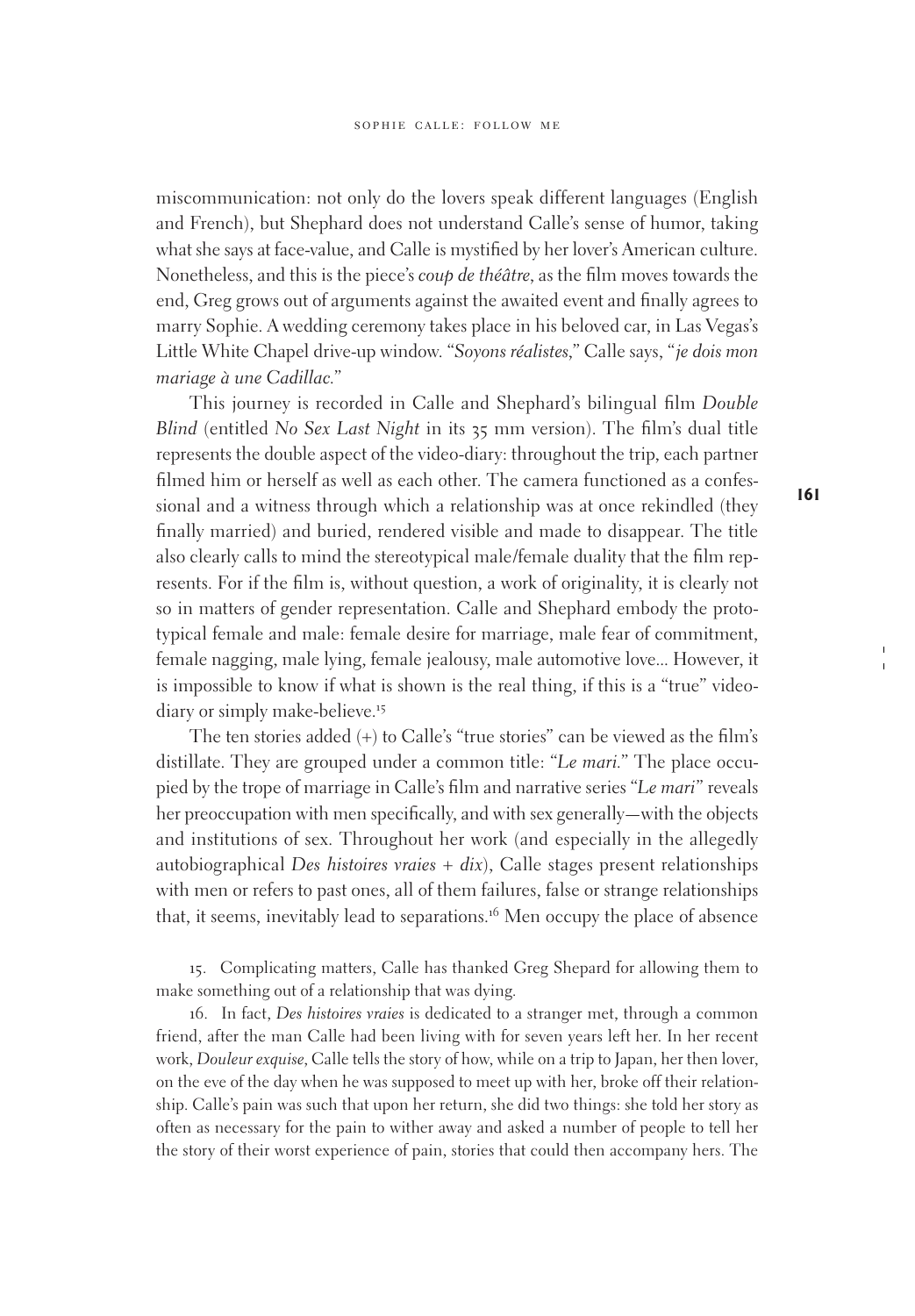in the tales Calle tells of her life, and this is the place that they are granted in her art. Indeed, the wedding dress present in the true/false wedding picture is also the subject of the following tale concerning a respected artist, admired by Calle since childhood and with whom she allegedly had a sexual relationship (the lost lover of *Douleur exquise*). After he "allowed" her to visit him, she left for his home carrying, in her suitcase, a wedding dress: she wore it for their first night together. The photograph that accompanies this tale is one of a slightly ruffled wedding dress, lying on what could be a bed sheet. The dress lies on the bed as if the person wearing it had suddenly vanished. The way the arms are set, the verticality of the dress's position recall the body that once was in it, that of an absent bride, a dead wife, an invisible, ghosted woman. Calle intimates that the marriage was consummated, but the first night seems to have been the last.<sup>17</sup> This is also what the film *No Sex Last Night/Double Blind* suggests towards the end (as does the "true stories"'s caption entitled "*L'érection*"): retelling their trip and the fifteen sexless nights spent with her lover, Calle describes how, on the night of her wedding in Las Vegas, sex actually took place: "*Il me confia que son désir était né du fait que j'étais devenue sa femme. Une érection: c'est la première chose que le mariage m'apportait.*" (HVD, p. 65)

The irony behind Calle's words is accentuated by the fact that throughout *Des histoires vraies*, the male sexual organ is constantly invoked as the thing that she cannot or will not look at. The impotent man, or limp penis, is but one part of this thread. Indeed, it is contained in the meaning of the film's title: *No sex* refers not only to the absent sexual act but to the ghosted sexual organ. The film's second title, *Double Blind*, obviously hints not only at this blindness (the inability to *see* the sexual organ) but at a *double entendre*: « double blind » is the name given to the conditions in which a scientific experiment is conducted, when one does not know, for instance, if real medication has been given or a placebo. In

two-part exhibit *Douleur exquise* (printed in the eponymous book) presents, on one hand, the tale of Calle's story told and retold 36 times, side by side with a picture illustrating it. As one walks through the exhibit or leafs through the pages, the narrative, which is both difference and repetition—the essence of the tale being always the same with variations in the language used—, progressively disappears: not only does the length of the text diminish but the ink fades away. In the end, we are left with a blank page.

17. This wedding dress is also visible in her installation *Appointment with Sigmund Freud* (in English in the text). Invited to exhibit her work in Freud's house in London, Calle chooses to introduce, in Freud's decor, sentimental objects used in her autobiographical stories. A picture of the exhibit shows the wedding dress lying on Freud's couch in the position of a patient. Like the vanished bride, the patient (Sophie Calle) is also absent.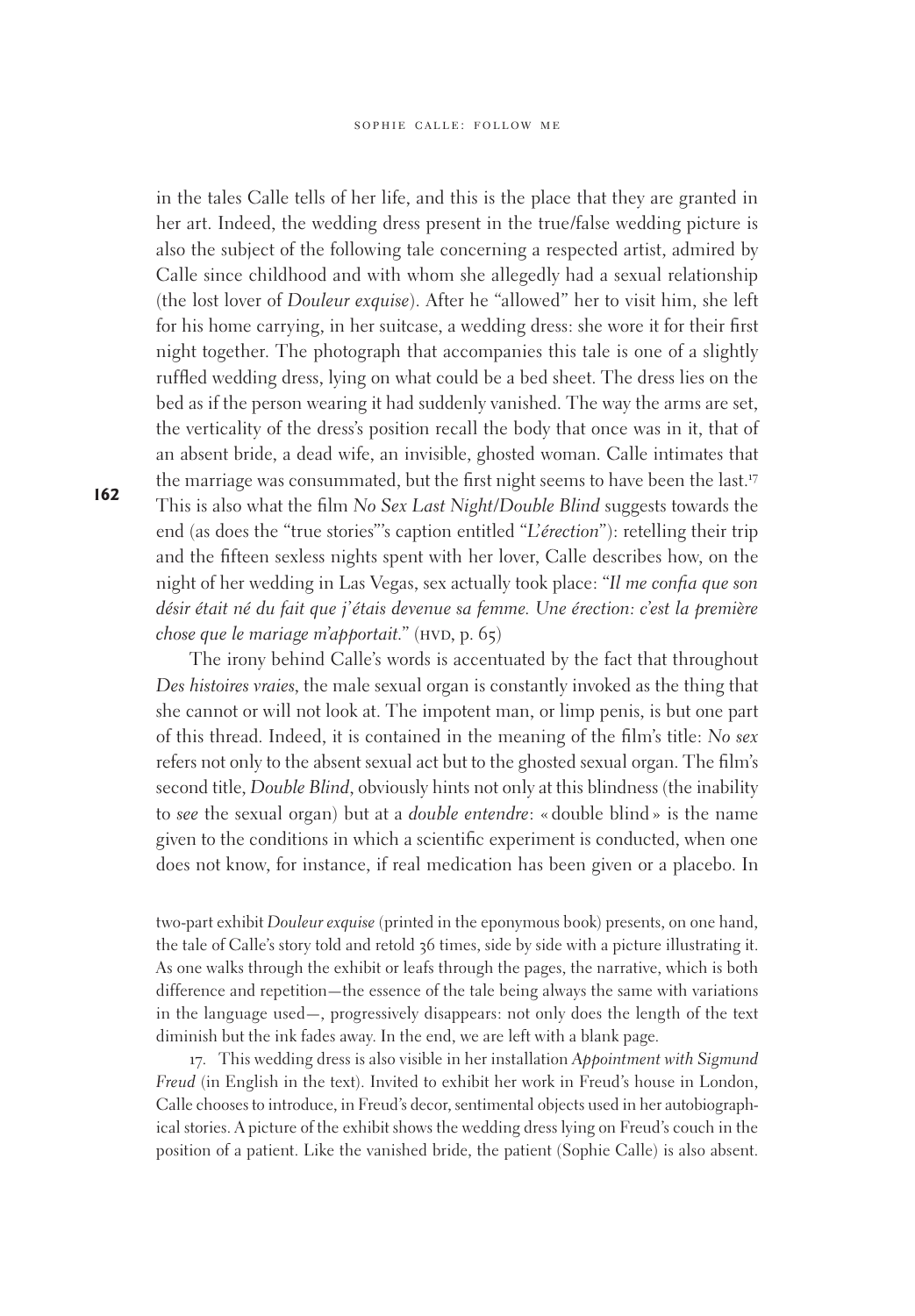a similar way, what has Calle been given by Shephard in guise of a marriage (and what has she given him) in this film where two cameras, and those who use them, do not see each other, where a double blindness is being filmed? Where does truth lie?

Throughout the film made with her "husband," Calle bemoans the absence of sexual relations with him. "No sex last night," she says, shooting empty beds in sordid motels across America. Empty beds are strewn throughout Calle's work, from her first performances entitled *Les dormeurs* (1979) and *L'hôtel* (1981) to two of her most recent: *Voyage en Californie* (2003) and *Douleur exquise* (1984-2003).18 However, beds are not only often empty in Calle's work, carrying the trace of those who slept in them (ruffled sheets, hallowed mattress, scattered personal objects); they are also lent and borrowed, temporarily inhabited. In every case, a sexual relationship is evoked by the mere presence of a bed, but in every case, beds, it seems, can only be haunted by sex: desire is rarely carried out, sex seldom ever takes place. Indeed, Calle's work is ultimately the space of "no sex."

The last two captions of "*Le mari*" point to this particular form of ghosting. In "Le divorce," Calle writes: "Dans mes fantasmes, c'est moi l'homme." (HVD, p. 2-73) Revealing how her husband quickly understood the fact that, in bed, she wants to be the man, she goes on to describe a ritual, suggested by him in order to fulfill her desire, during which she would make him urinate: standing close behind him, she would unbutton his pants, take his penis in her hand, place it in the right position, aim correctly and then put it back inside and close the pant fly. After the couple's separation, Calle suggested that they make a photo of this ritual (which is reproduced in the book), a final monument to an ending relationship. "*Ce cliché,*" she writes, "*me servit de prétexte pour poser la main sur son sexe, une dernière fois. Ce soir-là j'acceptai le divorce.*" (HVD, p. 73) The picture shown is of a man urinating, his head cut off by the picture's frame, his penis held by a woman's right hand while her left one sits on the other side. The smallness of these hands and the presence of a ring serve to sexualize them. But however clear the ownership of the hands and penis appears to be, the picture shows a strange configuration: indeed, hands and body cannot be divorced. Who, then, is the owner of this sexual identity? There are four hands for a sexual organ which, in this case, is doubly possessed. It is not a question, then, as in Freudian tales, of who is castrated, but rather of who is supplemented. Indeed, while Calle's

18. In *Voyage en Californie*, after a young American man asks Calle if he can heal from a romantic break-up in her bed, she has her bed and beddings sent across the ocean to him, asking him to send them back to her once he is done using them.